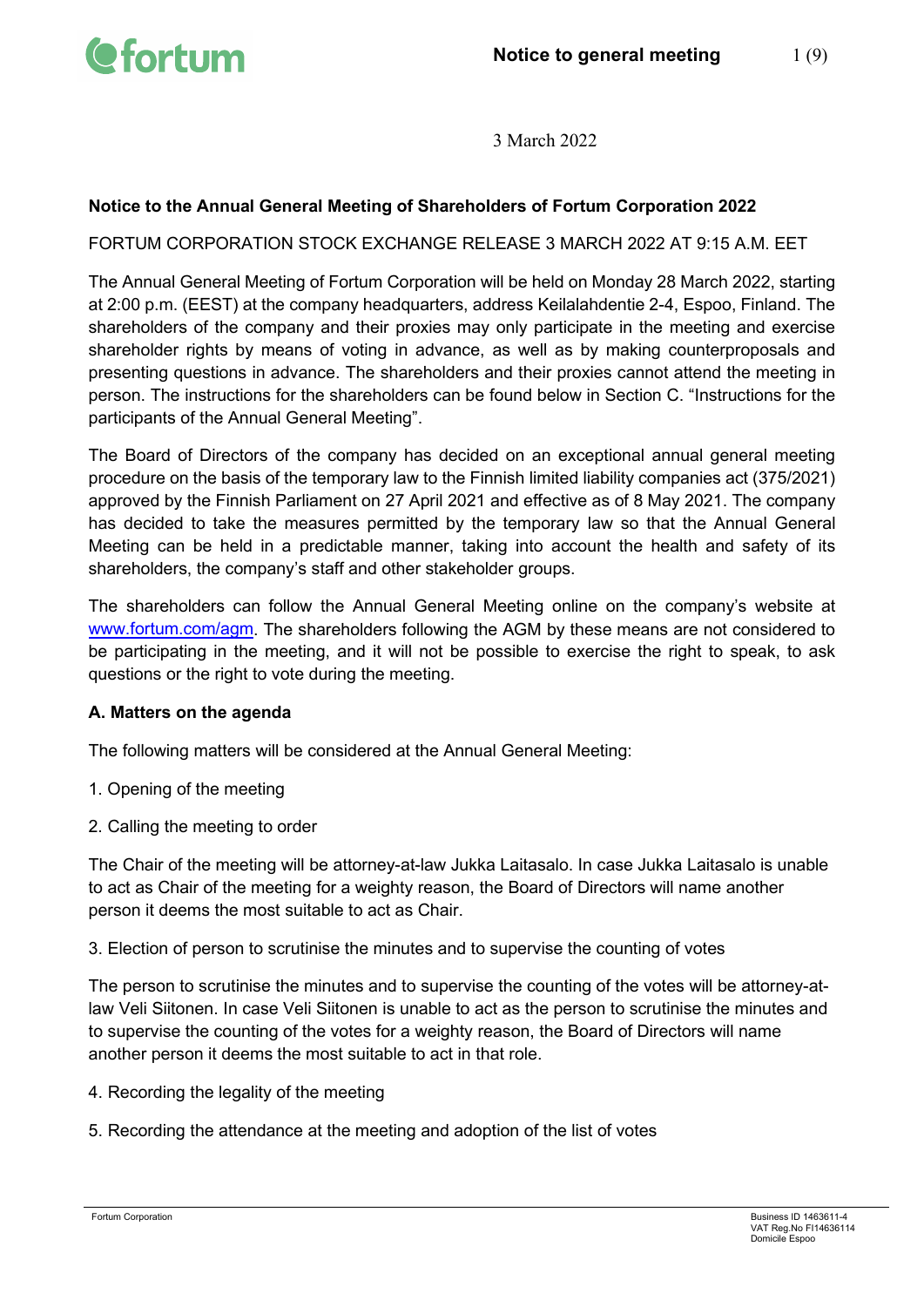

The shareholders who have voted in advance during the advance voting period and who have the right to participate in the Annual General Meeting in accordance with Chapter 5, Sections 6 and 6 a of the Finnish Limited Liability Companies Act will be recorded to have attended the Annual General Meeting. The list of votes will be adopted according to the information provided by Euroclear Finland Oy.

6. Presentation of the financial statements, the consolidated financial statements, the operating and financial review and the auditor's report for the year 2021

As participation in the Annual General Meeting can only be done in advance, the company's financial statements, the consolidated financial statements, the operating and financial review and the auditor's report, to be published by the company and made available on the company's website at [www.fortum.com/annualreport2021](http://www.fortum.com/annualreport2021) on 7 March 2022 at the latest, are stated to have been presented to the Annual General Meeting.

The President and CEO will present a review at the Annual General Meeting, which can be followed online on the company's website at [www.fortum.com/agm,](http://www.fortum.com/agm) a recording of which will also be available on the company's website after the meeting.

7. Adoption of the financial statements and consolidated financial statements

The Board of Directors proposes that the Annual General Meeting adopt the financial statements and the consolidated financial statements. The company's auditor has supported the adoption of the financial statements.

8. Resolution on the use of the profit shown on the balance sheet and the payment of dividend

The distributable funds of Fortum Corporation as at 31 December 2021 amounted to EUR 5,747,917,222 including the profit for the financial period 2021 of EUR 1,816,026,744. The company's liquidity is good and the dividend proposed by the Board of Directors will not compromise the company's liquidity.

The Board of Directors proposes to the Annual General Meeting that a dividend of EUR 1.14 per share be paid for the year 2021.

Based on the number of registered shares as at 2 March 2022, the total amount of dividend would be EUR 1,012,655,690.The Board of Directors proposes that the remaining part of the distributable funds be retained in the shareholders' equity. Dividend shall be paid to shareholders who on the record date of the dividend payment 30 March 2022 are recorded in the company's shareholders' register held by Euroclear Finland Oy. The Board of Directors proposes that the dividend be paid on 6 April 2022.

9. Resolution on the discharge from liability of the members of the Board of Directors and the President and CEO for the year 2021

10. Presentation of the remuneration report for the company's governing bodies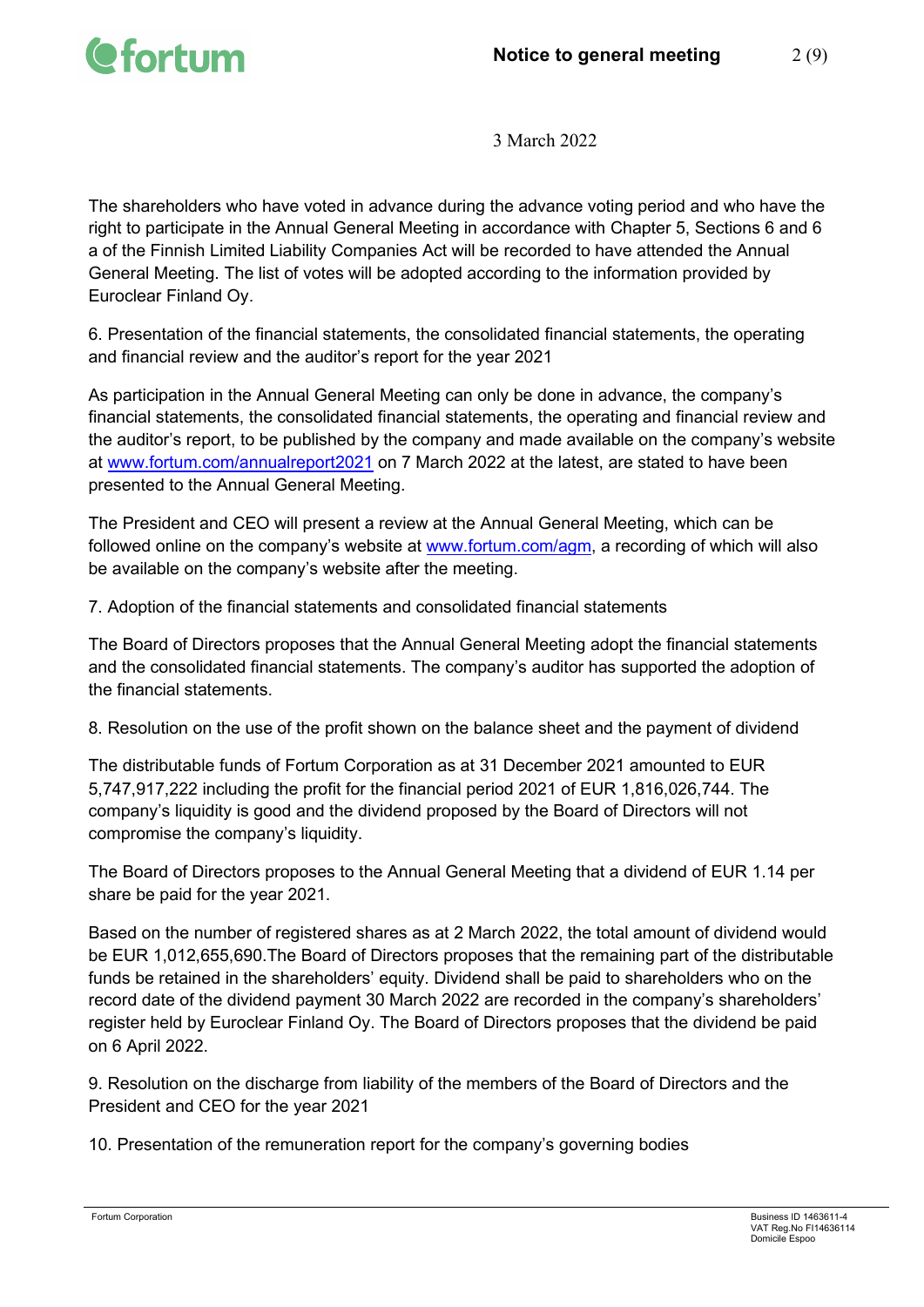

The Board of Directors proposes to the Annual General Meeting that the remuneration report for the company's governing bodies for 2021 be approved.

The remuneration report for the company's governing bodies for 2021, which describes the implementation of the company's remuneration policy and provides information on the remuneration of the governing bodies during the financial year 2021, will be published by the company and made available on the company's website at [www.fortum.com/annualreport2021](http://www.fortum.com/annualreport2021) on 7 March 2022 at the latest. As participation in the Annual General Meeting can only be done in advance in respect of this agenda item, the remuneration report for the governing bodies for 2021 is stated to have been presented to the Annual General Meeting.

The resolution of the Annual General Meeting on the approval of the remuneration report is advisory.

11. Resolution on the remuneration of the members of the Board of Directors

The Shareholders' Nomination Board proposes to the Annual General Meeting 2022 that, in line with the earlier decision in principle to increase the remuneration, the annual fee of the Chair, Deputy Chair and other members of the Board of Directors be changed as follows:

- Chair: EUR 88,800 (previously 77,200)/year
- Deputy Chair: EUR 63,300 (57,500)/year
- Members: EUR 43,100 (40,400)/year
- The Chair of the Audit and Risk Committee: EUR 63,300 (57,500)/year, in case that he/she does not simultaneously act as Chair or Deputy Chair of the Board of Directors.

In addition to the aforementioned annual fee, it is proposed as a new element to pay fixed fees for the Committee work as follows:

- Member of the Audit and Risk Committee: EUR 3,000/year
- Chair of the Nomination and Remuneration Committee: EUR 5,000/year
- Member of the Nomination and Remuneration Committee: EUR 2,000/year
- Chair of any additional Committee established by a Board decision: EUR 5,000/year
- Member of any additional Committee established by a Board decision: EUR 2,000/year.

In addition, the Shareholders' Nomination Board proposes that the meeting fee payable to a Board member, also for the Committee meetings, be EUR 800 (600) for each meeting, or EUR 1,600 (1,200/1,800) in case the member travels to the meeting outside his/her country of residence. When a member participates in the meeting via remote connection, or for the decisions that are confirmed without convening a meeting, the meeting fee be EUR 800 (600). The travel expenses of Board members are compensated in accordance with the company's travel policy.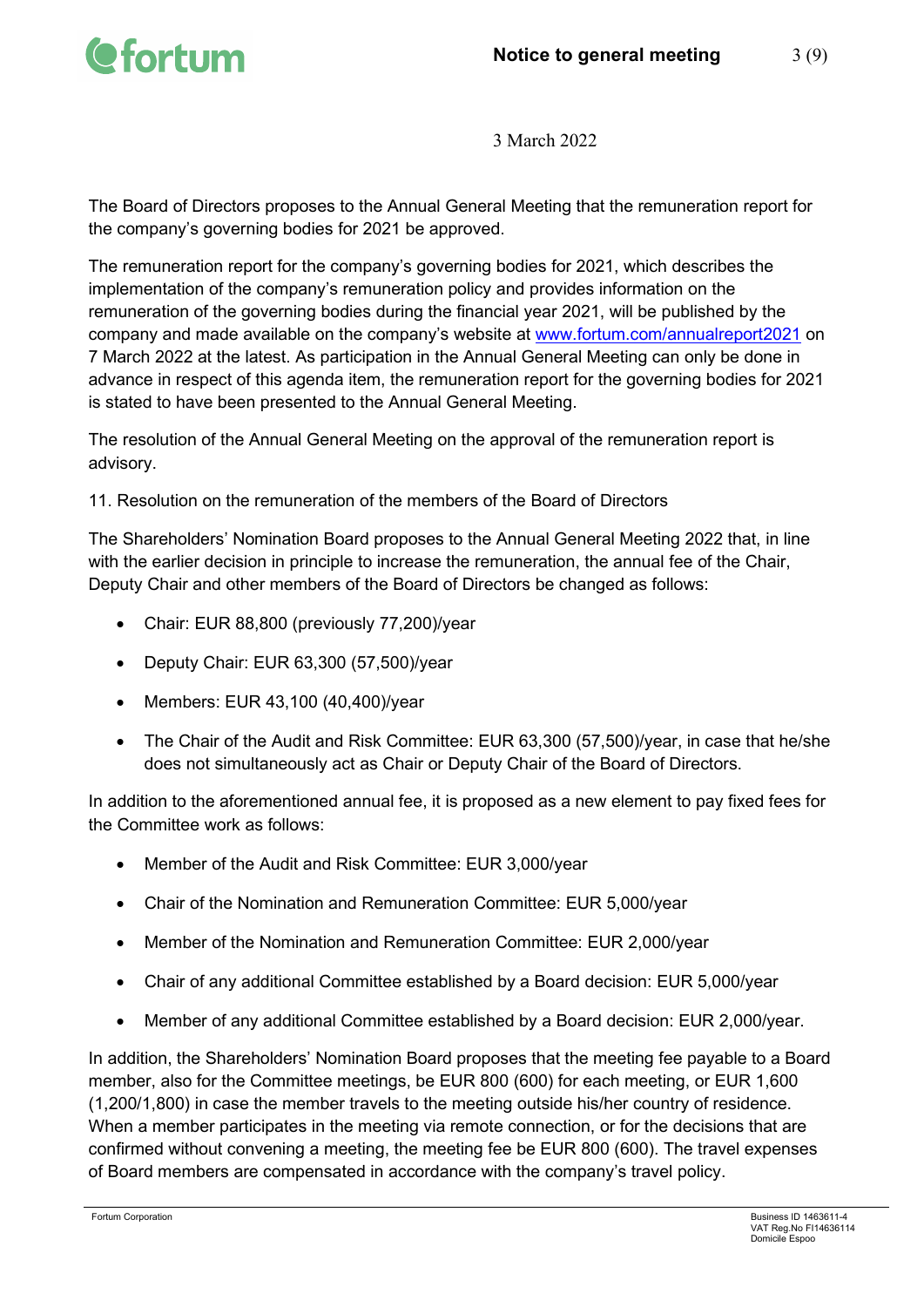

Further, the Shareholders' Nomination Board proposes as a new element that the annual fee for the Board work of the Board members be paid in company shares and in cash in such a way that approximately 40% of the amount of the annual fee be payable in shares acquired on behalf and in the name of the Board members, and the remainder in cash. The company will pay the costs and the transfer tax related to the purchase of the company shares.

The shares will be acquired on behalf and in the name of the Board members within two weeks following the publication of the company's first quarter 2022 interim report. If share purchases cannot be carried out within the aforementioned schedule due to a reason related to the company or a Board member, the shares will be acquired later, or the annual fee will be paid fully in cash.

The meeting fees and the fixed fees for the Committee work are proposed to be paid fully in cash.

12. Resolution on the number of the members of the Board of Directors

The Shareholders' Nomination Board proposes that the Board of Directors consist of nine (9) members (previously seven), the Chair and the Deputy Chair included.

13. Election of the Chair, Deputy Chair and members of the Board of Directors

The Shareholders' Nomination Board proposes that the following persons be elected to the Board of Directors for a term ending at the end of the Annual General Meeting 2023: Ms Luisa Delgado, Ms Essimari Kairisto, Ms Anja McAlister, Mr Teppo Paavola, Mr Veli-Matti Reinikkala, Mr Philipp Rösler and Ms Annette Stube are proposed to be re-elected as members, and Mr Ralf Christian and Mr Kimmo Viertola are proposed to be elected as new members.

Mr Veli-Matti Reinikkala is proposed to be elected as Chair and Ms Anja McAlister as Deputy Chair of the Board of Directors.

All candidates have consented to the appointment and all are independent of the company and its significant shareholders, with the exception of Kimmo Viertola, who is non-independent of the company's significant shareholder (the State of Finland).

The current board members proposed to be re-elected have been presented on Fortum Corporation's website [www.fortum.com/g](http://www.fortum.com/)overnance, and the CVs of the proposed new Board members at [www.fortum.com/agm.](http://www.fortum.com/agm)

## 14. Resolution on the remuneration of the auditor

On the recommendation of the Audit and Risk Committee, the Board of Directors proposes that the auditor's fee be paid pursuant to an invoice approved by the company.

### 15. Election of the auditor

On the recommendation of the Audit and Risk Committee, the Board of Directors proposes that Deloitte Oy be re-elected as the auditor, and that the Annual General Meeting request the auditor to give a statement on the granting of discharge from liability to the members of the Board of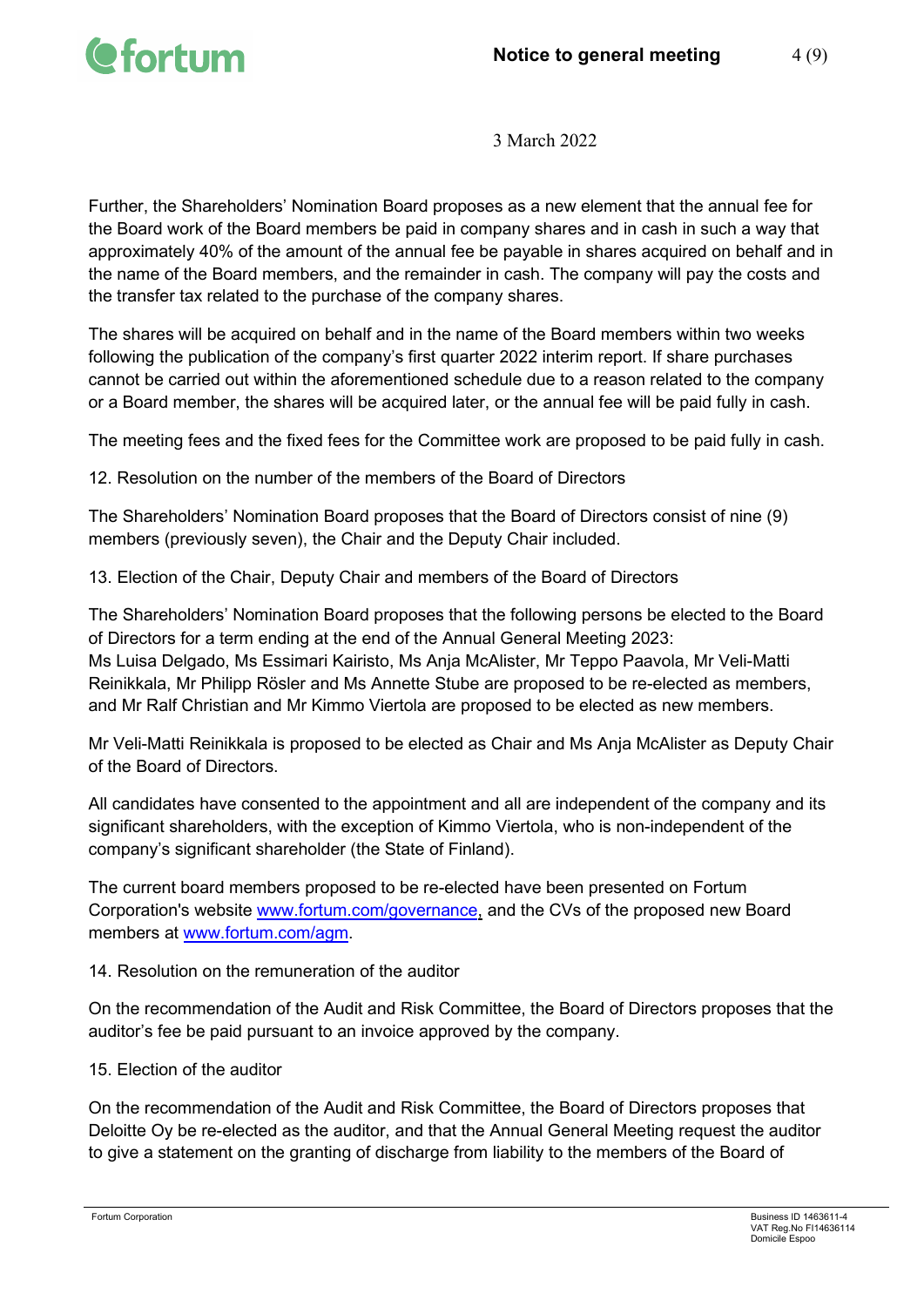

Directors, the President and CEO and the possible Deputy President and CEO, and on the Board of Directors' proposal for the distribution of funds. Deloitte Oy has notified the company that Jukka Vattulainen, APA, would be the responsible auditor.

The recommendation of the Audit and Risk Committee of the Board of Directors on the election of the auditor is available on the company's website at [www.fortum.com/agm.](http://www.fortum.com/agm)

16. Authorising the Board of Directors to decide on the repurchase of the company's own shares

The Board of Directors proposes that the Board of Directors be authorised to decide on the repurchase of the company's own shares as follows:

The aggregate maximum number of own shares to be repurchased would be 20,000,000 shares, which corresponds to approximately 2.25 per cent of all the shares in the company. Only the unrestricted equity of the company could be used to repurchase own shares on the basis of the authorisation.

Own shares could be repurchased at a price formed in public trading on the date of the repurchase or otherwise at a price formed on the market.

The Board of Directors would decide how own shares will be repurchased. Own shares could also be repurchased using derivatives. Own shares could be repurchased otherwise than in proportion to the shareholdings of the shareholders (directed repurchase).

The authorisation would cancel the authorisation resolved by the Annual General Meeting of 2021 to decide on the repurchase of the company's own shares, and it would be effective until the next Annual General Meeting and in any event no longer than for a period of 18 months.

17. Authorising the Board of Directors to decide on the disposal of the company's own shares

The Board of Directors proposes that the Board of Directors be authorised to decide on the disposal of the company's own shares as follows:

The number of shares to be disposed based on the authorisation shall not exceed 20,000,000 shares, which corresponds to approximately 2.25 per cent of all the shares in the company.

The Board of Directors would decide on the conditions of the disposals, including to whom, at what price and in which manner the company's shares are disposed. The disposals could also be made in deviation from the shareholders' pre-emptive rights (directed share issue).

The authorisation would cancel the authorisation resolved by the Annual General Meeting of 2021 to decide on the disposal of the company's own shares, and it would be effective until the next Annual General Meeting and in any event no longer than for a period of 18 months.

18. Authorising the Board of Directors to decide on charitable contributions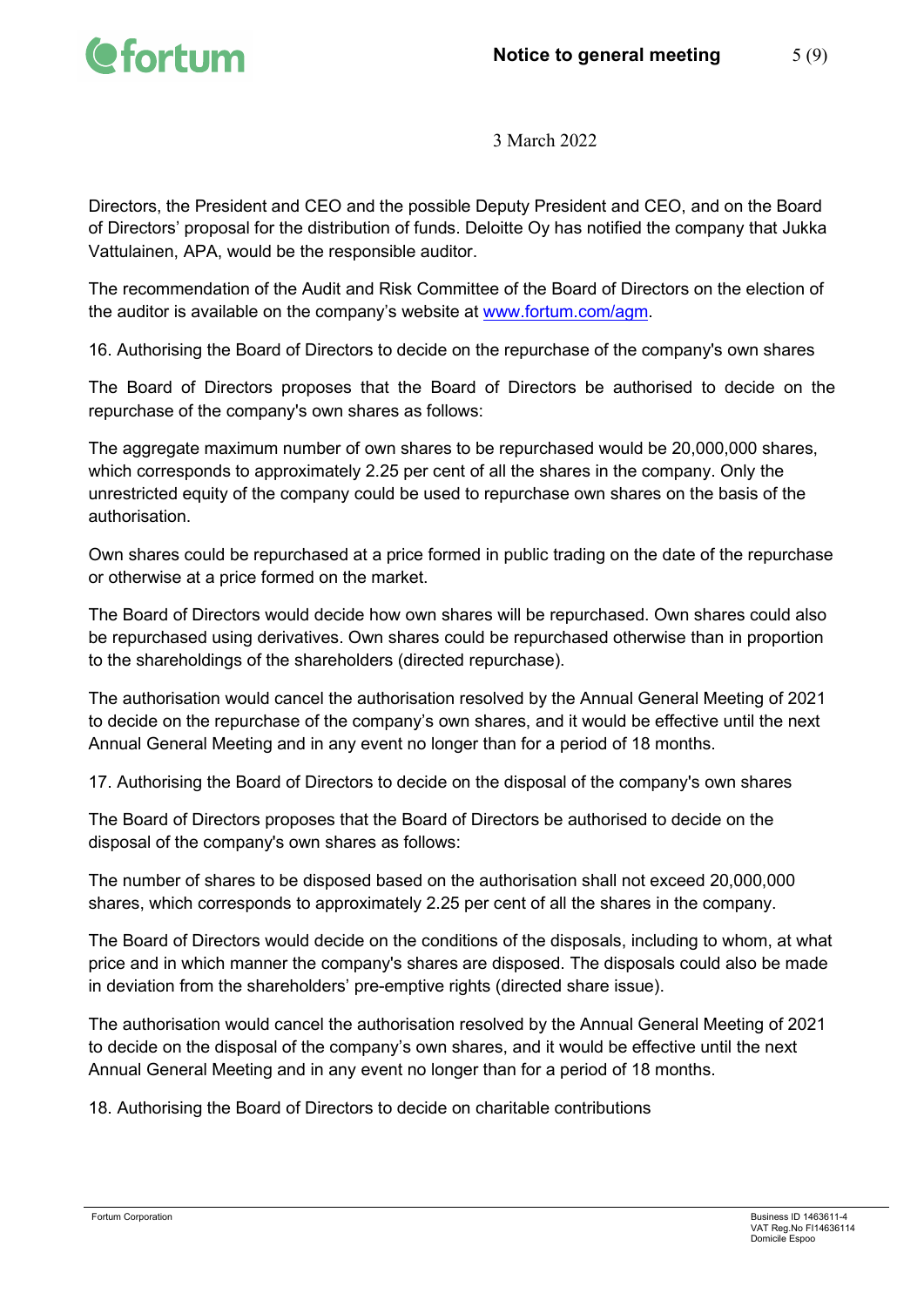

The Board of Directors proposes that the Board of Directors be authorised to decide on contributions in the total maximum amount of EUR 500,000 for charitable or similar purposes, and to decide on the recipients, purposes and other terms of the contributions.

The authorisation would be effective until the next Annual General Meeting.

19. Closing of the meeting

## **B. Documents of the Annual General Meeting**

The proposals for the decisions on the matters on the agenda listed above and this notice are available on Fortum Corporation website at [www.fortum.com/agm.](http://www.fortum.com/agm) The financial statements, the consolidated financial statements, the operating and financial review, the auditor's report of Fortum Corporation and the remuneration report for the company's governing bodies will be published on [www.fortum.com/annualreport2021](http://www.fortum.com/annualreport2021) on 7 March 2022 at the latest. The minutes of the Annual General Meeting will be available at [www.fortum.com/agm](http://www.fortum.com/agm) on 11 April 2022 at the latest.

# **C. Instructions for the participants of the Annual General Meeting**

In accordance with the temporary law, the Annual General Meeting will be organised in such a manner that the shareholders and their proxy representatives cannot attend the meeting in person, nor can they participate in the meeting by means of real-time telecommunications, but it is possible to follow the meeting online at [www.fortum.com/agm.](http://www.fortum.com/agm) The shareholders of the company and their proxies may only participate in the meeting and exercise shareholder rights by means of voting in advance as well as by making counterproposals and presenting questions in advance in accordance with the instructions provided below.

## 1. Shareholders registered in the shareholders' register

Each shareholder, who on the record date of the Annual General Meeting, 16 March 2022 is registered in the shareholders' register of the company held by Euroclear Finland Oy, has the right to participate in the Annual General Meeting. A shareholder whose shares are registered on his/her personal Finnish book-entry account, is automatically registered in the shareholders' register of the company. The use of proxies is described below.

## 2. Registration and advance voting

Registration and advance voting will begin on 9 March 2022, after the deadline for the counterproposals has expired and the counter proposals to be placed for a vote, if any, have been published on the company website. A shareholder who is registered in the shareholders' register of the company and wishes to participate in the Annual General Meeting by voting in advance, shall register for the meeting and vote in advance no later than by 4:00 p.m. (EET) on 21 March 2022. The registration and votes must have been received by the company no later than by the abovementioned deadline.

When registering, the shareholder shall provide the information requested. Any personal data provided to Fortum Corporation or Euroclear Finland Oy by a shareholder will only be used for the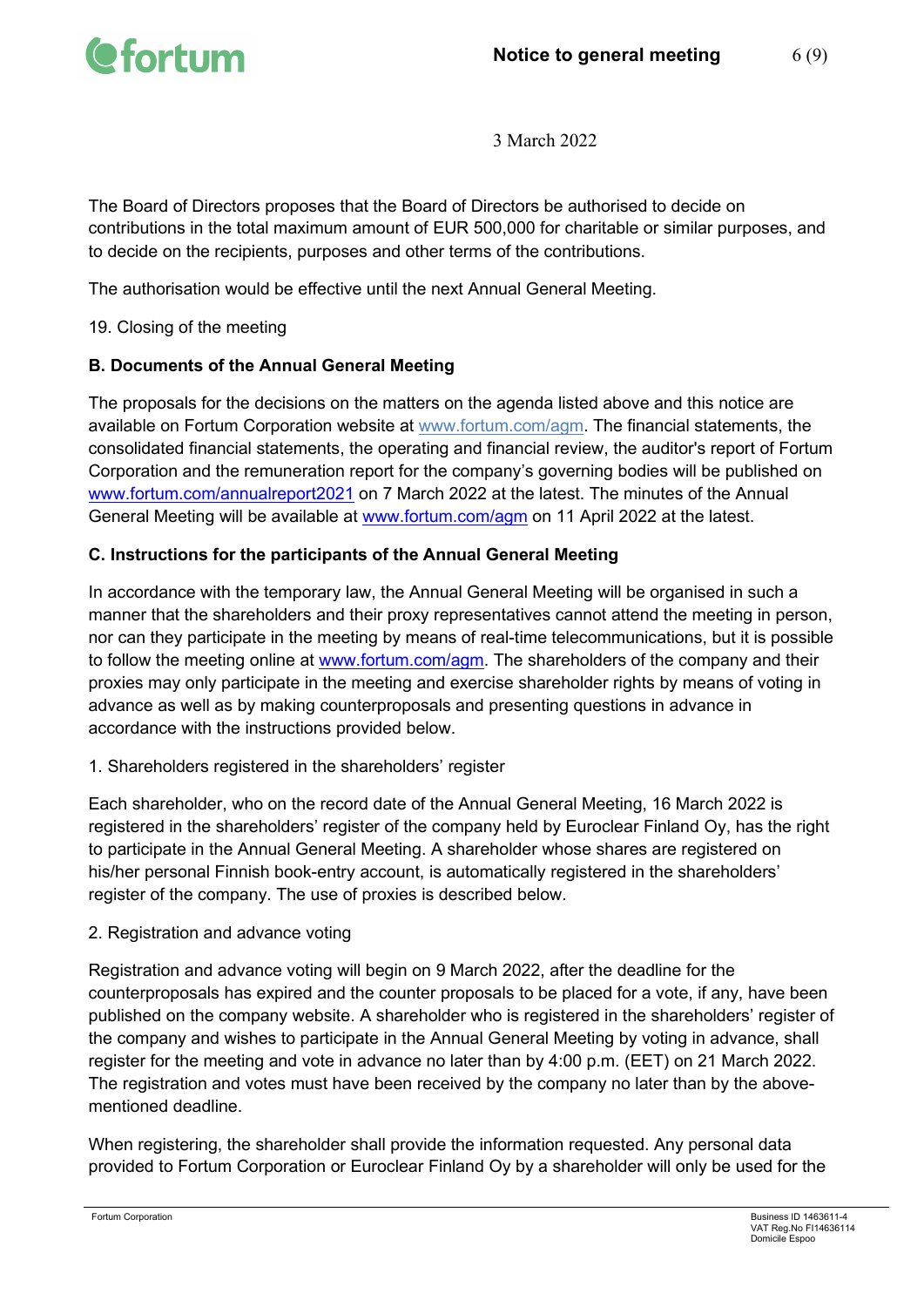

purpose of the Annual General Meeting and processing of the necessary registrations related to the Annual General Meeting.

Shareholders with a Finnish book-entry account may register and vote in advance on certain items on the agenda of the Annual General Meeting from 9 March 2022 until 21 March 2022 4:00 p.m. (EET) in the following ways:

a) on the Fortum website at [www.fortum.com/agm](http://www.fortum.com/agm)

For natural persons, electronic advance voting requires secure strong electronic authentication, and a shareholder may register and vote by logging in using his/her personal Finnish online banking codes or a mobile certificate.

For shareholders that are legal entities, electronic advance voting does not require strong electronic authentication. However, the shareholder shall provide the number of its Finnish book entry account and other information required. If a shareholder that is a legal entity uses the electronic Suomi.fi authorisation service further described below, the registration requires strong electronic authentication, which works with personal online banking codes or a mobile certificate.

b) by email or by regular mail

A shareholder may submit the advance voting form available on the company's website as of 9 March 2022 at the latest, or corresponding information to Euroclear Finland Oy by email to [yhtiokokous@euroclear.eu,](mailto:yhtiokokous@euroclear.eu) or by regular mail addressed to Euroclear Finland Oy, Yhtiökokous / Fortum Corporation, P.O. Box 1110, FI-00101 Helsinki. When submitting the advance voting form, a representative or a proxy representative of the shareholder shall provide a dated proxy document or otherwise in a reliable manner demonstrate his/her right to represent the shareholder at the Annual General Meeting.

If a shareholder participates in the Annual General Meeting by submitting the votes in advance to Euroclear Finland Oy, submission of the votes before the end of the registration and advance voting period constitutes due registration for the Annual General Meeting, provided that they contain the above-mentioned information required for the registration.

Instructions regarding the advance voting, and the terms related to the electronic advance voting are also available on the company's website at [www.fortum.com/agm.](http://www.fortum.com/agm)

3. Proxy representatives and powers of attorney

A shareholder may participate in the Annual General Meeting and exercise his/her rights at the meeting also by way of third-party proxy representation. A proxy representative may also participate in the meeting only by means of voting in advance, as described in this notice, or by making counterproposals and presenting questions in advance. A proxy representative shall provide a dated proxy document or otherwise in a reliable manner demonstrate his/her right to represent the shareholder at the Annual General Meeting. If a shareholder participates in the Annual General Meeting by means of several proxy representatives representing the shareholder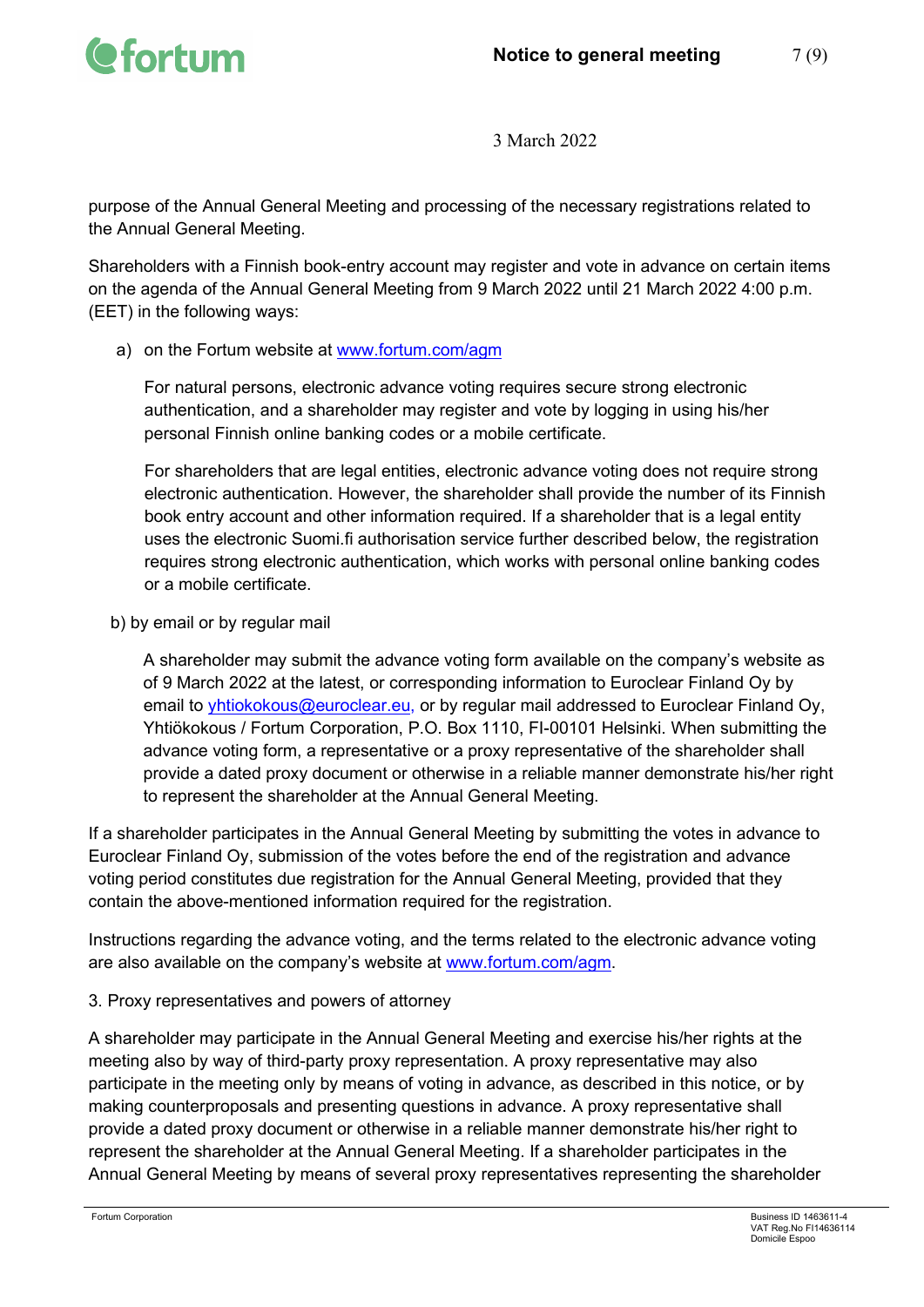

with shares in different securities accounts, the shares with which each proxy representative represents the shareholder shall be identified in connection with the registration for the Annual General Meeting.

The proxy documents, if any, should be submitted to Euroclear Finland Oy by email to [yhtiokokous@euroclear.eu,](mailto:yhtiokokous@euroclear.eu) or by regular mail addressed to Euroclear Finland Oy, Yhtiökokous / Fortum Corporation, P.O. Box 1110, FI-00101 Helsinki, no later than by the end of the registration period, by which time the proxy documents must have been received by Euroclear Finland Oy.

Submission of the proxy document and the advance votes to Euroclear Finland Oy before the end of the registration and advance voting period constitutes due registration for the Annual General Meeting, provided that they contain the information required for the registration described in Section C.2.

Shareholders that are legal entities can also use the electronic Suomi.fi authorisation service in Euroclear Finland's general meeting service for authorising their proxies instead of the traditional proxy authorisation. In this case, the shareholder that is a legal entity authorises a representative appointed by it in the Suomi.fi service at [www.suomi.fi/e-authorizations](http://www.suomi.fi/e-authorizations) (using the authorisation topic "Representation at the General Meeting"). When registering, the representative must identify himself/herself with strong electronic authentication in Euroclear Finland's general meeting service, after which the electronic mandate is automatically checked. The strong electronic authentication works with personal banking codes or a mobile certificate. For more information, see [www.suomi.fi/e-authorizations.](http://www.suomi.fi/e-authorizations)

4. Holders of nominee registered shares

A holder of nominee registered shares has the right to participate in the Annual General Meeting by virtue of such shares, based on which he/she would be entitled to be registered in the shareholders' register of the company held by Euroclear Finland Oy on the record date of the Annual General Meeting, 16 March 2022. In addition, the right to participate in the Annual General Meeting requires that the shareholder, on the basis of such shares, has been temporarily registered into the shareholders' register held by Euroclear Finland Oy by 10:00 a.m. (EET) on 23 March 2022 at the latest. For the nominee registered shares, this constitutes due registration for the Annual General Meeting.

A holder of nominee registered shares is advised to request well in advance the necessary instructions regarding the temporary registration in the shareholders' register of the company, the issuing of proxy documents and registration for the Annual General Meeting from his/her custodian bank. The account management organisation of the custodian bank shall temporarily register the holder of the nominee registered shares who wishes to participate in the Annual General Meeting into the shareholders' register of the company by the time stated above at the latest, and arrange advance voting on behalf of the holder of nominee registered shares. For the sake of clarity, it is noted that holders of nominee registered shares cannot directly register for the Annual General Meeting on the company's website, but must register via their custodian bank instead.

## 5. Other instructions and information